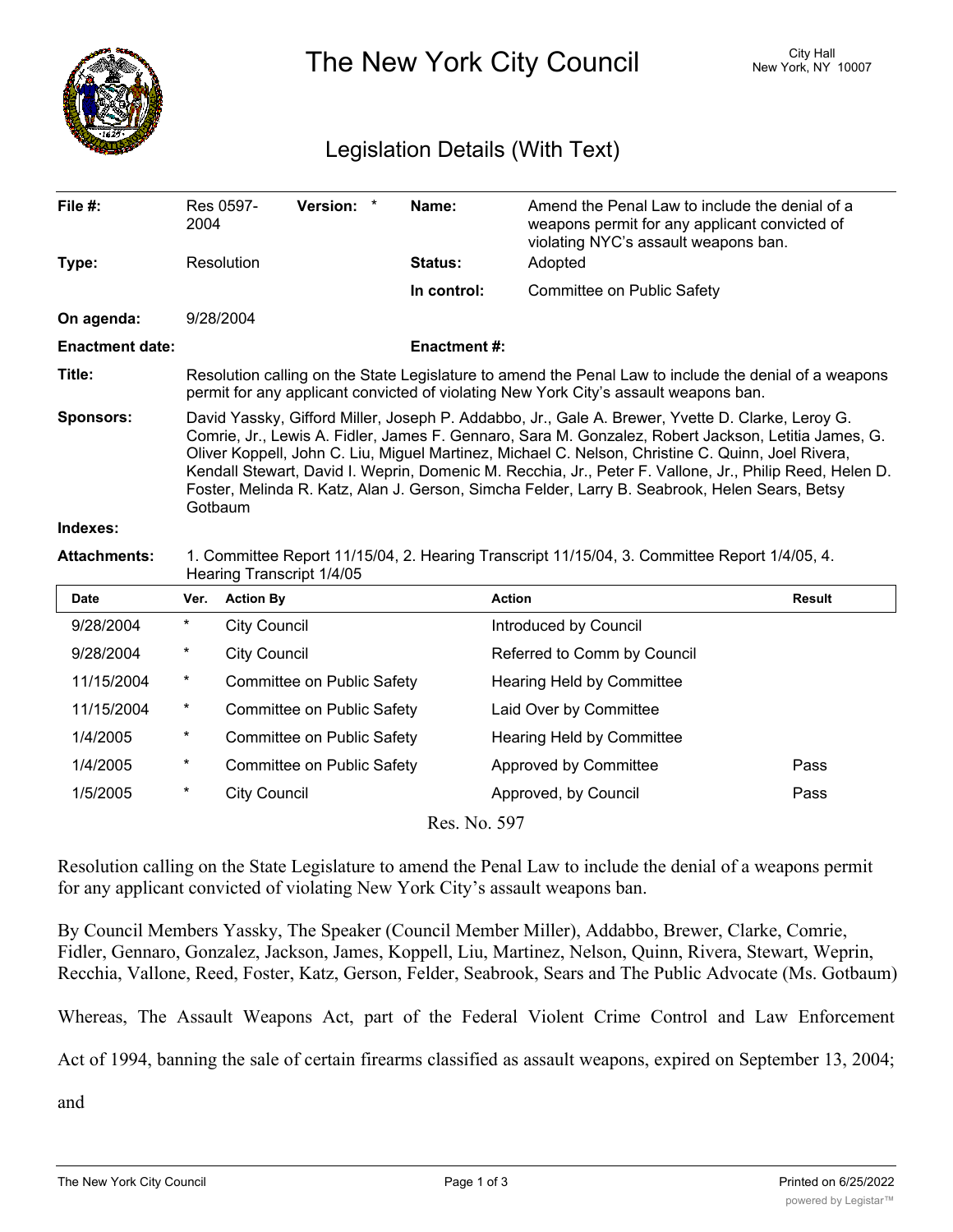Whereas, Weapons generally classified as assault weapons are semiautomatic versions of fully automatic firearms designed for military use, with their dedicated purpose being to permit rapid fire at multiple targets; and

Whereas, The list of modifications to a semiautomatic weapon, thus classifying it as an assault weapon pursuant to New York City Administrative Code § 10-301 and New York State Penal Law § 265, are additional military features designed solely to maximize the weapon's lethalness with no hunting or recreational purpose; and

Whereas, The present definition of "assault weapon" as classified by New York City Administrative Code § 10-301 is slightly broader than the definition under New York State Penal Law § 265; and

Whereas, The Brady Campaign has published material detailing that assault weapons have been used in many of the most gruesome mass murders in the United States, including instances where a single individual murdered 21 and wounded 19 at a fast food restaurant in San Ysidro, California in 1984; where a single gunman, able to fire 106 rounds in under 2 minutes, killed 5 children, wounded 29 others and a teacher at an elementary school in Stockton, California in 1989; and where a single individual killed 8 and wounded 6 at a law office in San Francisco in 1993; and

Whereas, A study published by the Brady Center reports that the total number of assault weapons that the Federal Bureau of Alcohol, Tobacco and Firearms has traced for their use, or suspected use in a crime has decreased by 66% since the Federal ban; and

Whereas, Seven states, including New York, have enacted bans on assault weapons since 1989 and the deaths of police officers by the use of assault weapons has declined from approximately 16% in 1994 to zero by 1996; and

Whereas, As the expiration of the Federal Assault Weapons Act will allow assault weapons to be legally produced and distributed in 43 states, there is a heightened threat of assault weapons entering New York City, producing a corresponding necessity for additional background inquiry of applicants for licenses to purchase,